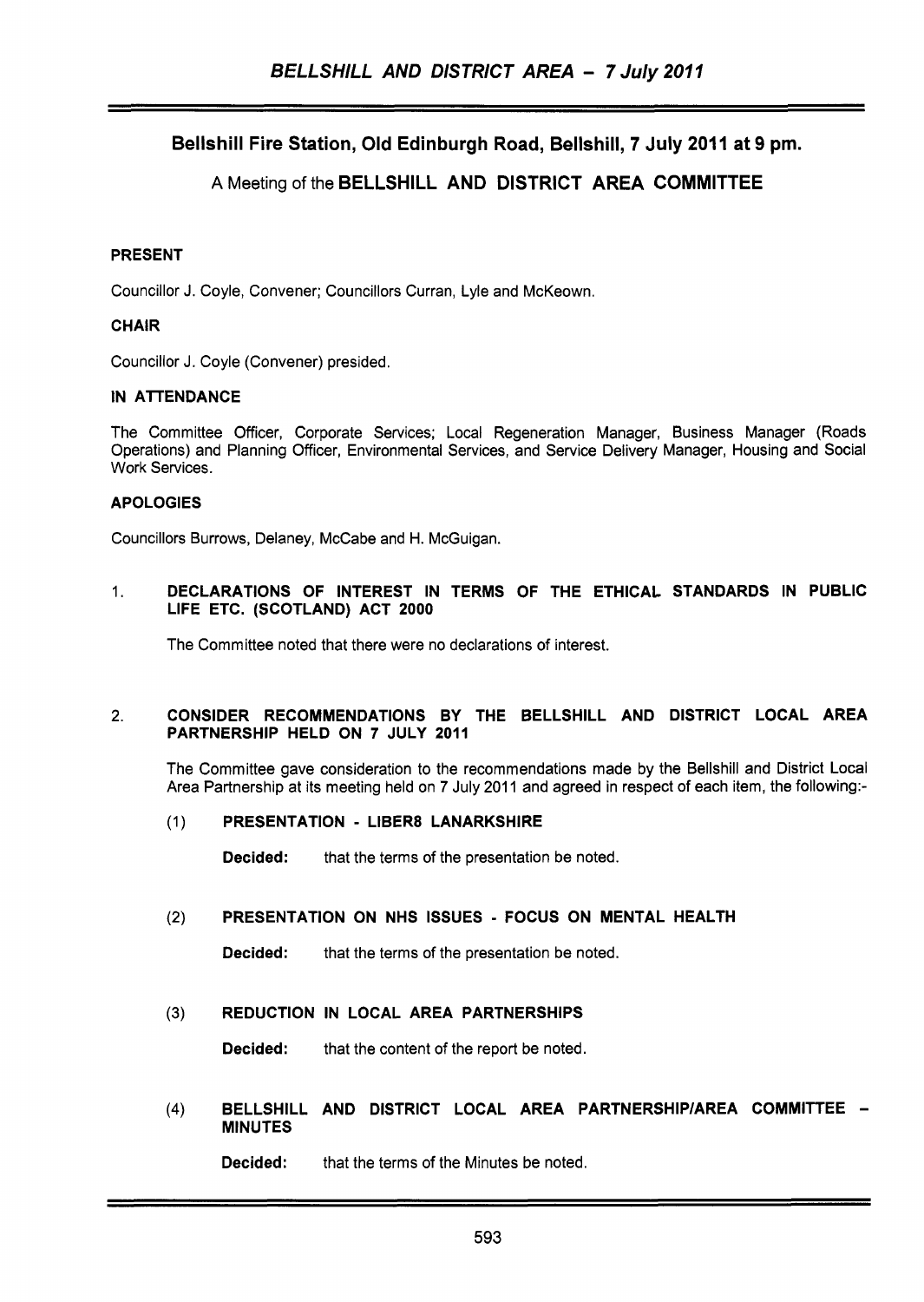## (5) **BELLSHILL COMMUNITY COUNCIL** - **MINUTES**

#### **Decided:**

- (1) that the terms of the Minutes be noted, and
- (2) that a full report on the relocation of Bellshill Athletic Football Club to Hope Street, Mossend be submitted to the next meeting of the Local Area Partnership.

#### **(6) BELLSHILL AND DISTRICT COMMUNITY FORUM** - **UPDATE**

**Decided:** that the terms of the report be noted.

#### **(7) NORTH LANARKSHIRE PARTNERSHIP BOARD MINUTE**

**Decided:** that the terms of the Minute be noted.

#### *(8)* **NHS LANARKSHIRE** - **NORTH COMMUNITY HEALTH PARTNERSHIP** - **BELLSHILL AND DISTRICT LOCALITY**

#### **Decided:**

- (1) that a report on the proposal by NHS Lanarkshire to reduce the number of cars providing the out-of-hours service be submitted to the next meeting of the Local Area Partnership;
- (2) that, in the context of the Single Outcome Agreement and the Community Plan, specific areas be identified for future reports to the Local Area Partnership, and
- (3) that the contents of the report be otherwise noted.

## **(9) JOINT COMMUNITY SAFETY REPORT**

**Decided:** that the content of the report be noted.

## (1 0) **LOCAL DEVELOPMENT PROGRAMME**

#### **Decided:**

- (1) that the progress regarding projects for delivery in 2010/2011, as detailed in Appendix 1 to the report, be noted;
- (2) that the proposed projects for delivery over the two year Local Development Programme 2011/2012 and 2012/2013, as detailed in Appendix 2 to the report, as amended, be approved;
- that further progress on the current and proposed projects be reported to future meetings of the Local Area Partnership, and (3)
- that the proposal to amalgamate the Estate Based Initiatives budget with the Local Development Programme budget, for its interest, be endorsed. (4)